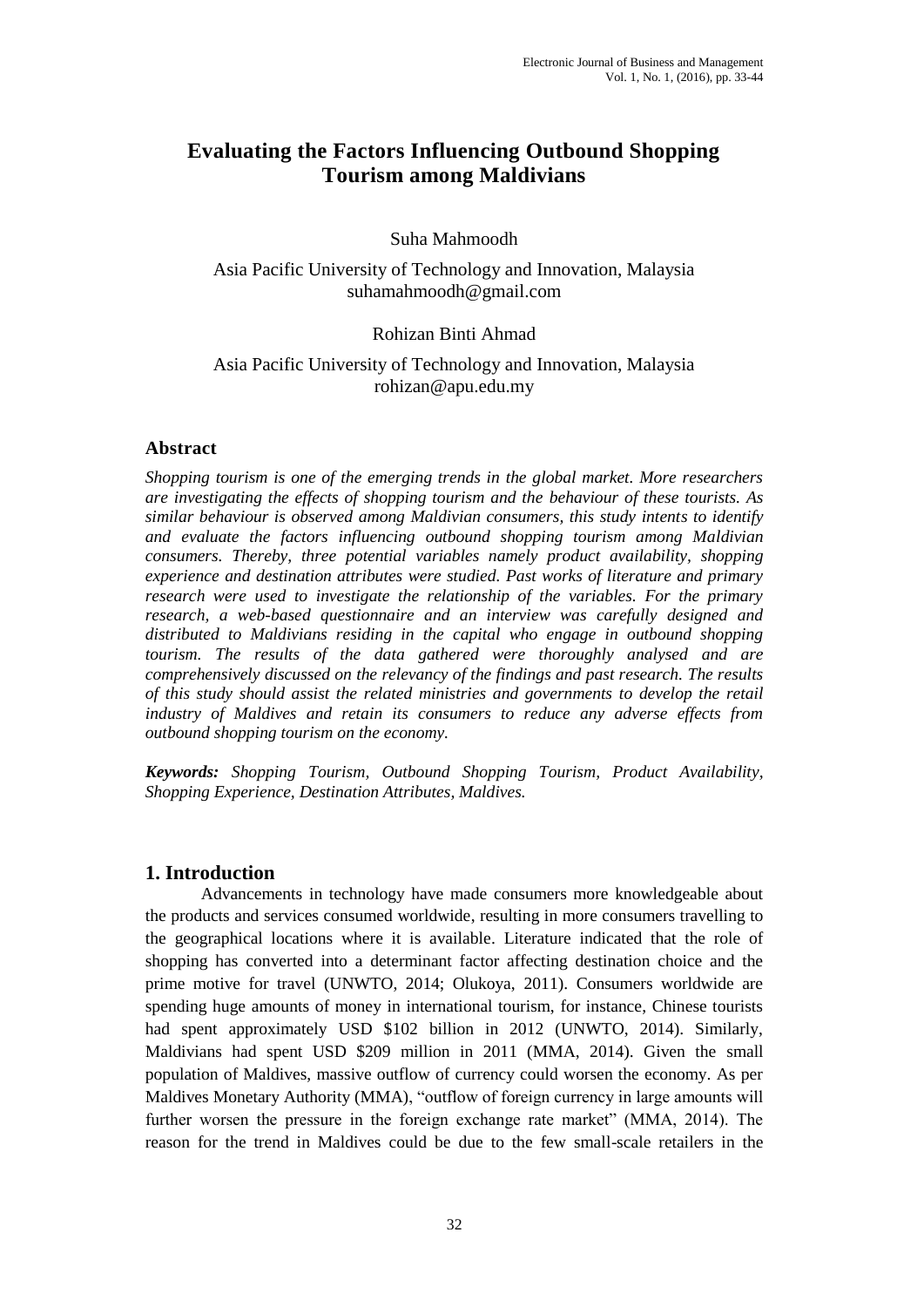country unable to fulfil the demands of its advanced and knowledgeable consumers. According to Asian Development Bank (ADB), the 3500 active retail businesses registered in the country fall into the category of micro, small or medium-sized businesses (ADB, 2014).

This study therefore aims to 1) profile the respondent's characteristics among the Maldivian consumers who engage in outbound shopping tourism; 2) investigate the relationship of product availability and outbound shopping tourism; 3) access the extent to which shopping experience influence Maldivian consumers towards outbound shopping tourism, and 4) examine the role of destination attributes in influencing Maldivian consumers towards outbound shopping tourism.

# **2. Literature review**

# **2.1 Outbound shopping tourism**

The UNWTO defines an outbound market as residents travelling to another country from the point of view of the country of origin (Chaudhary, 2010). When tourists visit a country with the prime motive of shopping it could said as outbound shopping tourism. Referring to Timothy, shopping is regarded as one of the most common activities carried out by tourists as it provides motivation for travel (Timothy 2005 as cited by Olukoya, 2011). Likewise, Mirones (2014) highlighted that "shopping tourism is transitioning from being a complementary factor in establishing itself as a major determinant in the tourists' decisions about their preferred destinations". Additionally, the UNWTO's Global Report on Shopping Tourism disclosed the average visitor expenditure on shopping for the year 2012; China (USD \$1060), Korea (USD \$737), and Taiwan (USD \$649) (UNWTO, 2014). Furthermore, a large component of the expenditure of tourists to Australia, Hong Kong, and Thailand comprises of shopping expenses as well (Lehto, Cai, O'Leary and Huan, 2010). This rise in trend could be due to various reasons. Literature suggest substantial difference in price levels, circumstances of shopping and availability of higher quality or branded products that are unavailable at home country, drive consumers towards outbound shopping tourism (Michalko, 2004 as cited by Tomori, 2010; Raluca and Gina, 2008). Since similar behaviour is observed from Maldivians, this study concentrates on analysing key factors affecting Maldivian consumers to shop abroad; product availability, shopping experience and destination attributes.

# **2.2 Product availability**

A product could be defined as anything that can be offered to a market for acquisition, use or consumption that might satisfy a need or want (Kotler, 2012). Refering to the above literature, shortage of products in the home country could be one of the factors that drive consumers to engage in shopping tourism. Plus, consumers may perceive that the products available across the border are better than what is obtainable in the home country, leading to further motivation to travel abroad. According to Tomori, many Hungarians shopped in neighbouring countries due to the price advantages, a wider range of products and favourable exchange rates (Tomori, 2010). Additionally, consumers could be motivated to travel to gain an advantage of branded or higher quality products that may not be available in the home country. Xu and McGehee, highlighted that respondents were motivated by low prices for well-branded in the United States (Xu and McGehee, 2012). In the Maldivian market, there are only few shops that sell genuine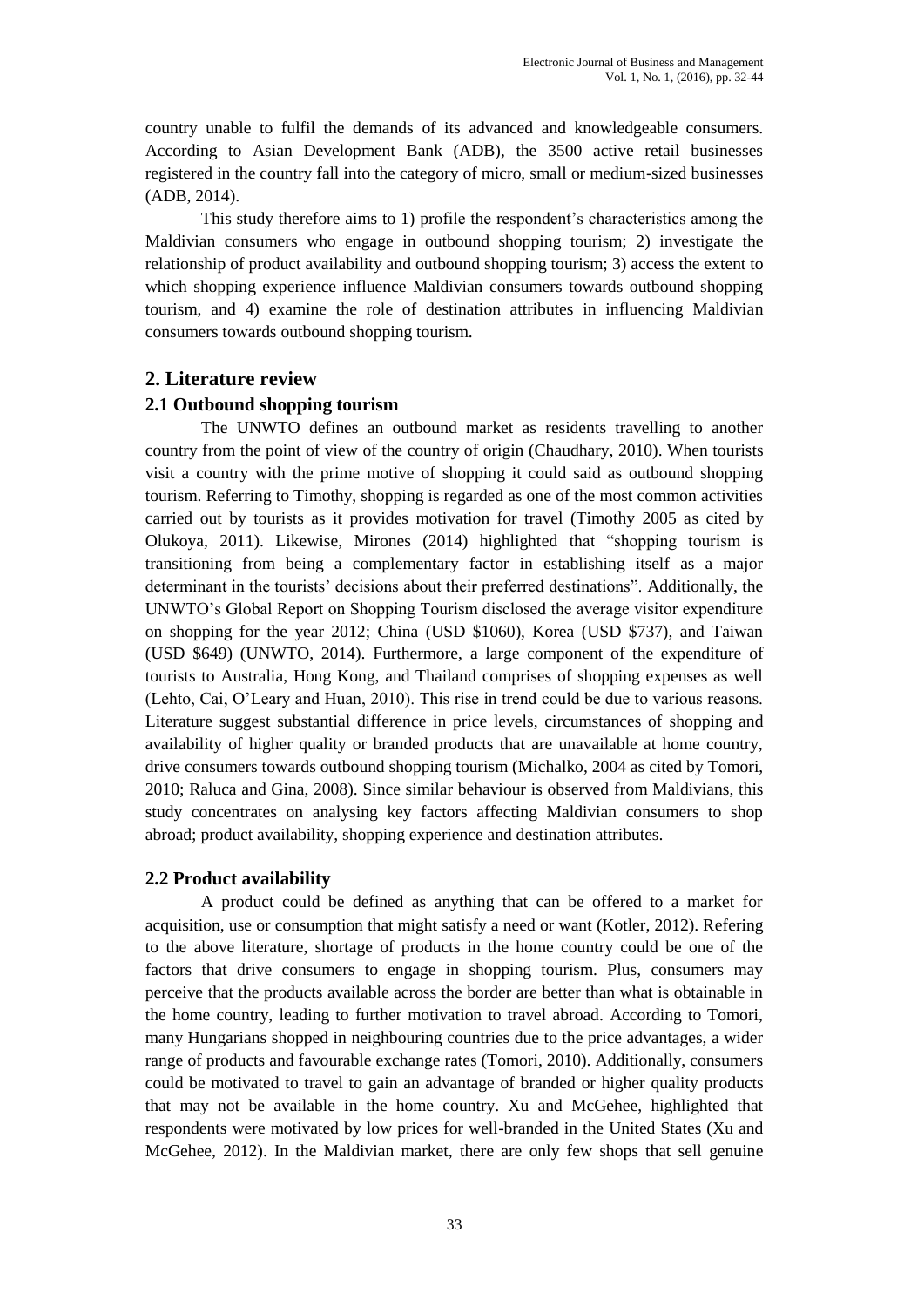branded clothing and footwear; Reefside, Le Cute and Sonee Sports (sevenholidays.com, 2015). These could be motivating factors for Maldivian shoppers to involve in outbound shopping tourism.

### **2.3 Shopping experience**

As pointed by Chen, "shopping experience is a combination of tourists' behaviours, perceptions, expectations and attitudes towards their shopping decisions" (Chen, 2013). In order to enhance the shopping experience for customers, marketers must understand the various kinds of shopping behaviour and customize the experience for each segment to maximise their satisfaction thus retaining them for a longer period. Filipovic, Jovanovic and Kostic (2012) suggests that shopping malls must adjust its marketing mix to as per the various customer groups. Additionally, marketers could improvise other factors such as the store environment, payment options, promotional efforts, etc. Firstly, the store environment including the size of the store, merchandise arrangements, entertainment facilities and the ambience of the store would encourage consumers to engage in shopping. As per Peter Walker, more than 70 employees who can speak Mandarin were hired at Harrods not only to communicate with the customers but to make them feel at home (Walker, 2011). Secondly, the shopping experiences of consumers are enhanced by the provision of flexible and numerous payment options. By the introduction of multiple payment methods such as the debit and credit cards, tourist shoppers could easily carry shopping activities without the worry of cash at hand and exchange rates. Chunyan and Haizhou (2011) highlights that the primary factor for the growth in sales from tourist shoppers of Harrods is due to the introduction of 75 UnionPay terminals. Finally, the promotional endeavours by marketers such as mega sales with discounted prices, buy one free one, rebates, etc. attract the tourist shoppers to visit the destination. A few countries also engage in major activities organised on particular days as practiced by Dubai (Dubai Shopping Festival), USA (Black Friday). These signal the impact of shopping experience in driving tourist shoppers to the stores.

### **2.4 Destination Attributes**

Literature indicate that consumers are likely to assess the destination based on multiple attributes similar to the evaluation of product attributes, thereby more destinations are realising the importance of improving the destination attributes and have implemented tax programmes and developed other tourist attractions (Sparks and Pan, 2008; Moscarado, 2004). Kim and Agrusa identified the five main destination attributes consumers seek namely safety, beautiful scenery, well-equipped tourism facilities, various cultural resources, and good weather (Kim and Agrusa, 2005). Likewise, Sparks and Pan identified that language, distance, cost, and government control could also be factors considered by consumers before making a travel decision (Sparks and Pan, 2008). Similar to this Crawford, Jackson and Godbey identified time, financial resources, climate and family life cycle stage as structural barriers that may affect the travel decision (Crawford, Jackson, Godbey, 1991 as cited by Sparks and Pan, 2008). Though most literature suggests the importance of other destination attributes, some of the literature highlights that consumers look only for the shopping options. According to Lorrie King, consumers are looking more for shopping options when selecting their next destination (King, 2014).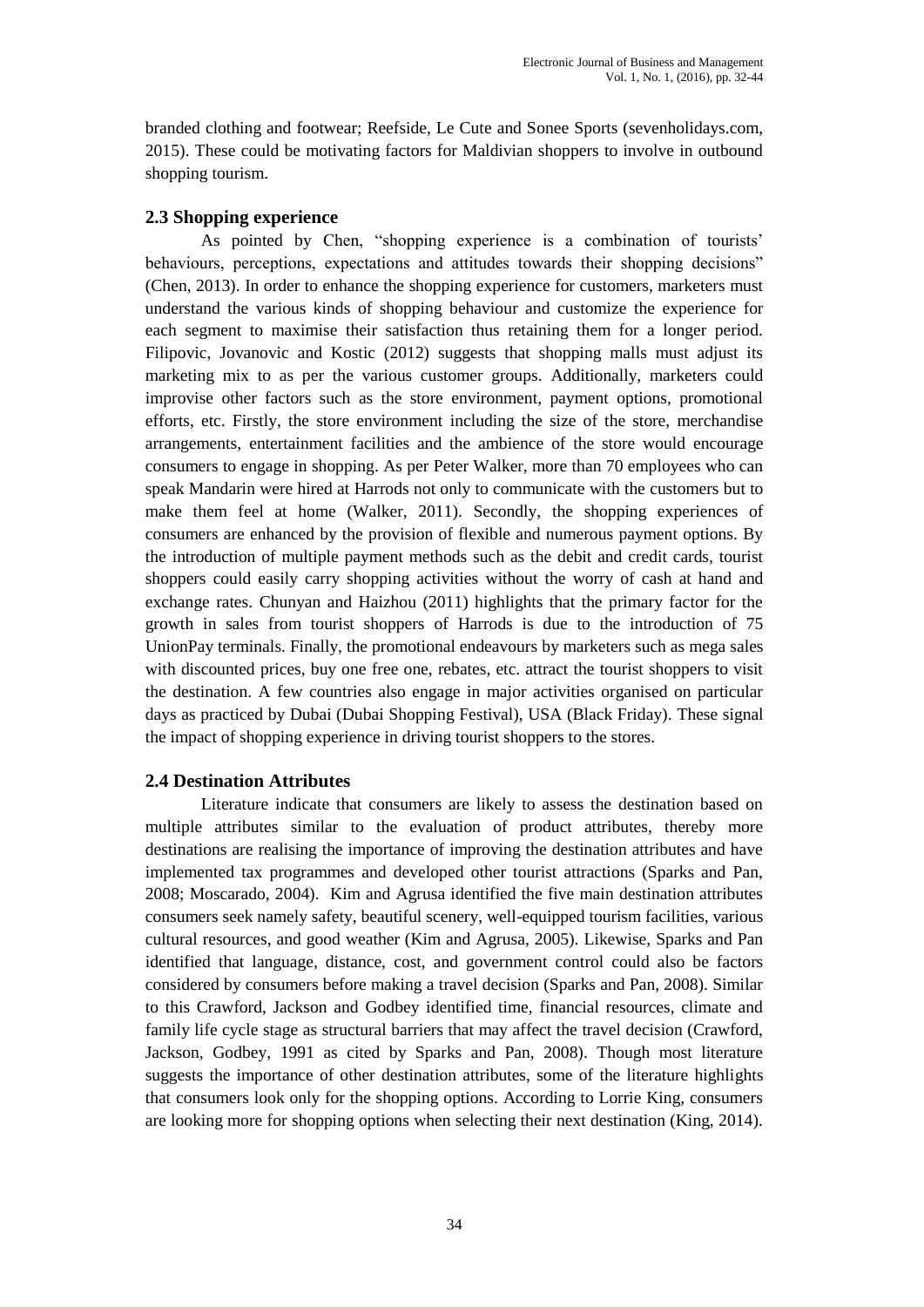Despite the different views in literature, it could be understood that most of the destination attributes have an impact on the destination choice for shopping.

The following hypotheses are developed to study the relationship of outbound shopping tourism with product availability, shopping experience and destination attributes.

| Ho             | <b>Statements</b>                                                                                                   | <b>Types of analysis</b>                     |
|----------------|---------------------------------------------------------------------------------------------------------------------|----------------------------------------------|
| H1             | There is a significant correlation between product availability and<br>outbound shopping tourism among Maldivians   | Moment<br>Pearson<br><b>Correlation Test</b> |
| H <sub>2</sub> | There is a significant correlation between shopping experience and<br>outbound shopping tourism among Maldivians    | Moment<br>Pearson<br><b>Correlation Test</b> |
| H <sub>3</sub> | There is a significant correlation between destination attributes and<br>outbound shopping tourism among Maldivians | Moment<br>Pearson<br><b>Correlation Test</b> |

#### **Table 1. Hypotheses for the study**

### **2.5 Models**

The first model referred in this research is the consumer decision making process described by Barry Berman and Joel R Evans (2007). This model is drawn up to describe the stages a consumer goes through when deciding to purchase an item or service. The process consists of two main categories; the process itself and the factors affecting the process (Berman and Evans, 2007). The first category explains six steps that consumers undergoes while deciding. They are Stimulus, Problem Awareness, Information Search, Evaluation of Alternatives, Purchase and Post-purchase behaviour. The second category explains the factors affecting the process which may bring significant changes to the consumer's decision. The variables discussed in this category are demographics and lifestyle.



**Figure 1. Consumer Decision making process**

Source: Berman and Evans (2007)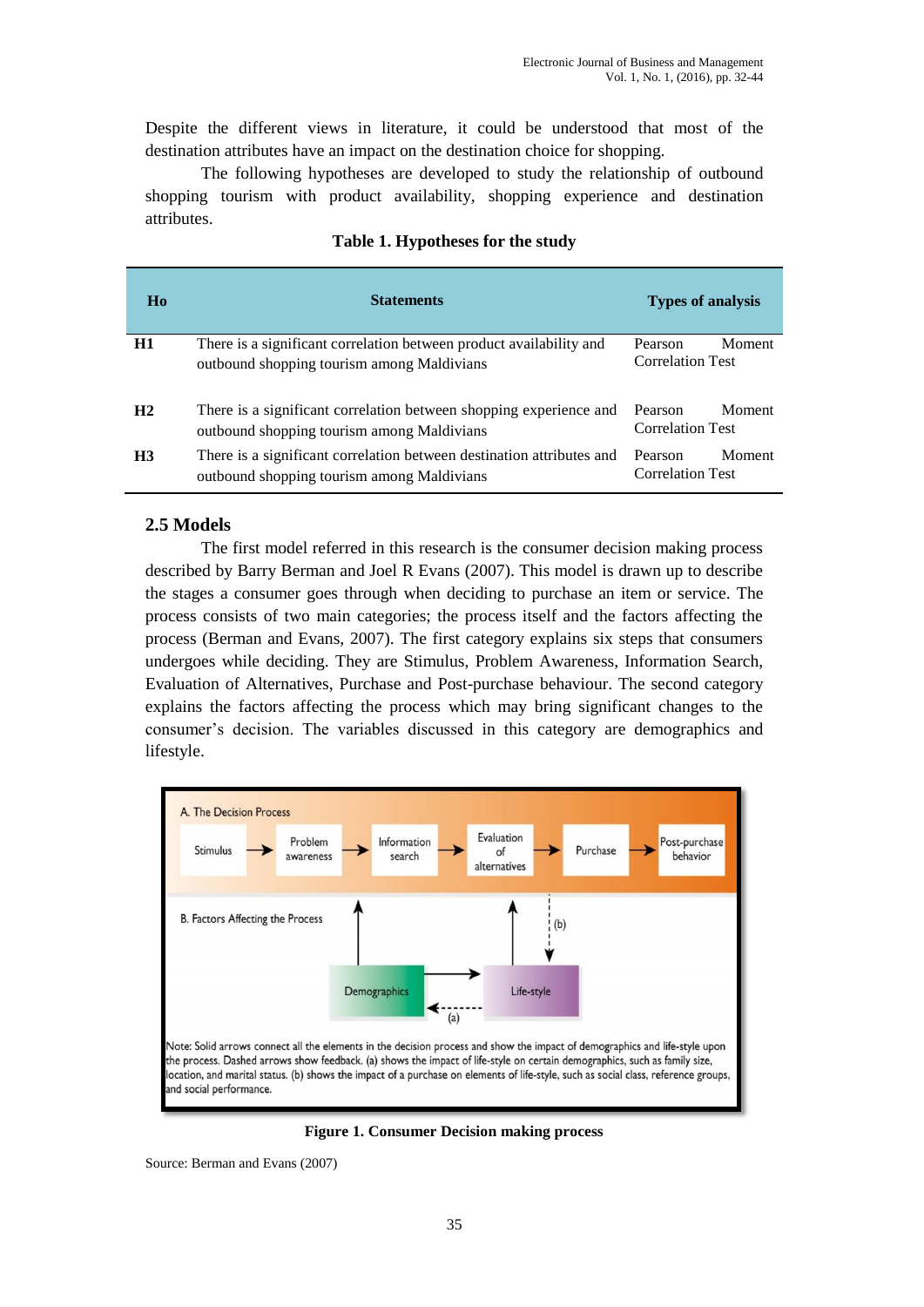#### **2.6 Elements of Leisure and tourist shopping**

The second model referred in this study is the elements of leisure and tourist shopping by Dallen J Timothy (2005). This model is based on several works of literature relating to shopping, retail, leisure and tourism. The model comprises of variables that work side by side to make shopping experiences as leisure endeavours and an activity pursued by millions of tourists (Timothy, 2005). These elements assist in making shopping more of a leisure activity tourists involve in. Half of the variables in this model are studied in this research to identify its effect on encouraging Maldivian consumers to engage in outbound shopping tourism.



**Figure 2. Elements of Leisure and Shopping Tourism**

Source: Timothy (2005)

# **2.7 Theoretical Framework**

The theoretical framework for the study is as depicted below.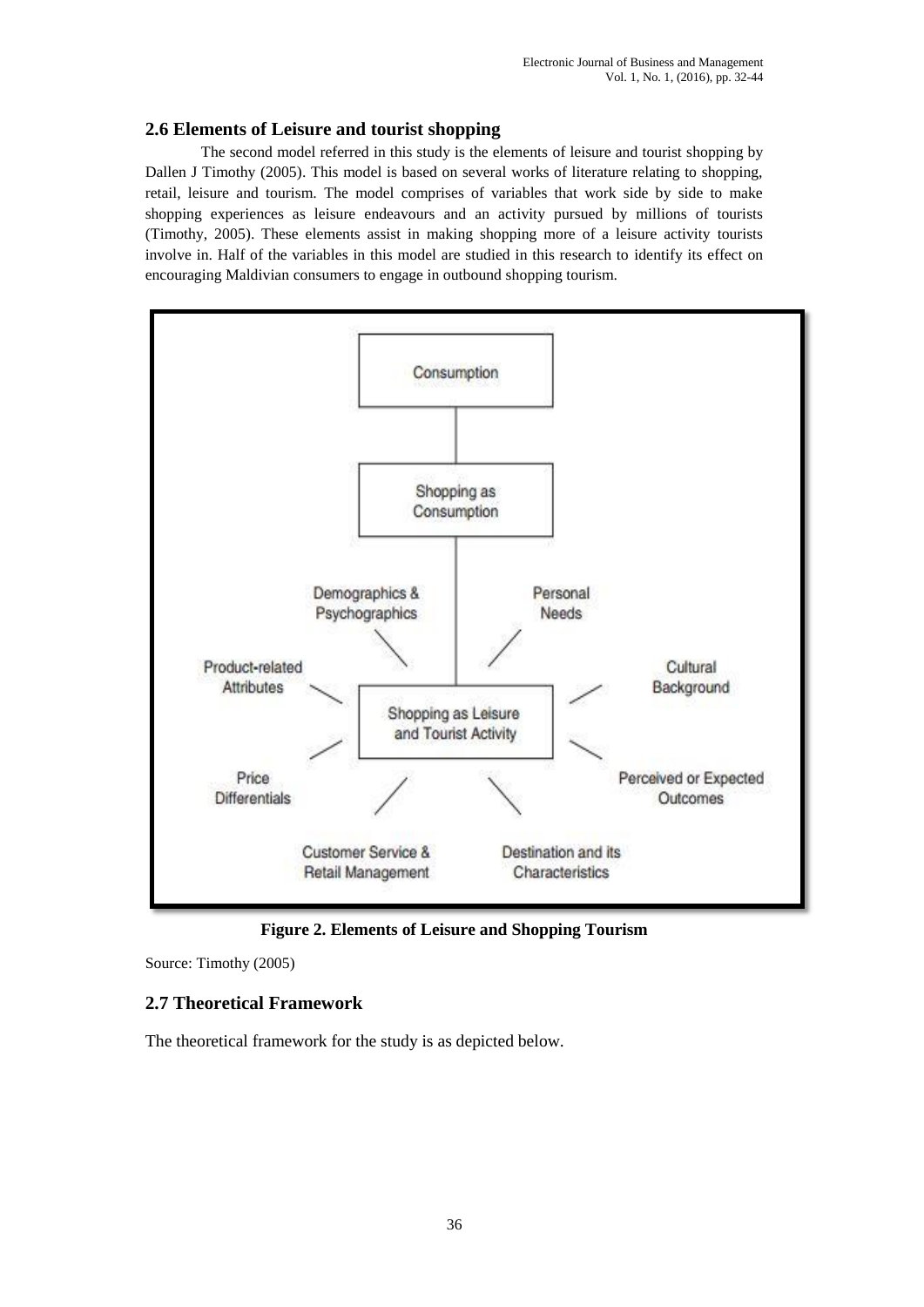

**Figure 3. Theoretical Framework**

Source: Authors own work

# **3. Methodology**

# **3.1 Research design and sampling**

This study has employed the mixed method approach. The core method utilised is quantitative method followed by qualitative method to gain further insight of the subject. Moreover, this study exercised convenience sampling methodology. The sample in this study refers to Maldivians residing in the capital city, Male. The sample size was determined through Raosoft which suggested a minimum of 68 sample size of the survey with 10% margin of error and 90% confidence level.

# **3.2 Instrumentation**

Two research instruments are constructed as per the type of analysis. An interview is drawn up with six open-ended questions for the qualitative analysis. This interview is conducted on consumers who frequently engage in outbound shopping tourism. Next, a web-based questionnaire is designed using Google Forms consisting of two sections; Section A (focusing on the demographics of the consumers) with eight close-ended multiple choice questions and Section B (focusing on the independent variables) with 3 main questions with a five-point Likert scale. Lastly, an overall question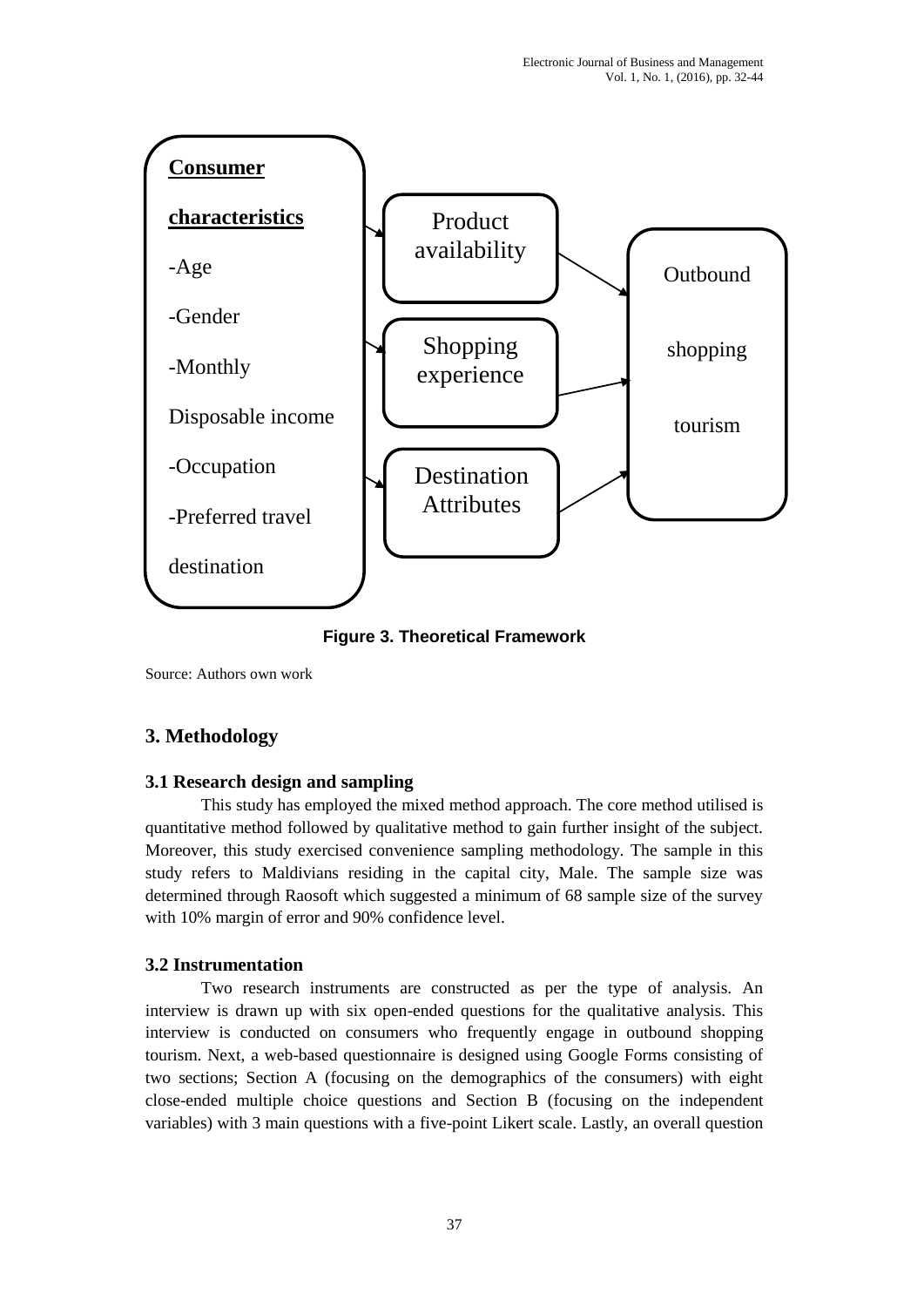is posed to identify consumers' perception regarding the understanding of Maldivian retailers about their needs and wants. This is presented in Table 2 and 3.

| <b>Question Number</b> | <b>Rationale</b>                                                                          | <b>Source</b>                         |  |  |
|------------------------|-------------------------------------------------------------------------------------------|---------------------------------------|--|--|
|                        | To identify the age group of<br>consumers engaging in outbound<br>shopping tourism        | Olukoya, 2011                         |  |  |
| $\mathbf{2}$           | To identify the gender of consumers<br>engaging in outbound shopping<br>tourism           | Lehto, Cai, O'Leary and Huan,<br>2004 |  |  |
| 3                      | To identify the life stages of<br>consumers engaging in outbound<br>shopping tourism      | Sparks and Pan, 2008                  |  |  |
| $\boldsymbol{4}$       | To categorize the occupation of the<br>consumers engaging in outbound<br>shopping tourism | Khaleel, 2012                         |  |  |
| 5                      | To categorize the income groups of<br>consumers engaging in outbound<br>shopping tourism  | Khaleel, 2012                         |  |  |
| 6                      | To identify the travel patterns of<br>consumers engaging in outbound<br>shopping tourism  | Ipsos, 2014                           |  |  |
| $\overline{7}$         | recognize which countries<br>To<br>consumers prefer to travel for their<br>shopping needs | MMA, 2011                             |  |  |
| 8                      | To identify the consumers preference<br>for travel companions among the<br>consumers      | Moscarado, 2004                       |  |  |

#### **Table 2. Questionnaire design Section A**

### **Table 3. Questionnaire design Section B**

| <b>Question Number</b> | <b>Rationale</b>                                                                                                                              | <b>Source</b>        |
|------------------------|-----------------------------------------------------------------------------------------------------------------------------------------------|----------------------|
| 9                      | To identify the influence of<br>availability<br>product<br>$\alpha$<br>outbound shopping tourism                                              | Chen, 2013           |
| 10                     | To identify the influence of<br>shopping experience<br><sub>on</sub><br>outbound shopping tourism                                             | Olukoya, 2011        |
| 11                     | To identify the influence of<br>destination attributes<br>$\alpha$<br>outbound shopping tourism                                               | Sparks and Pan, 2008 |
| 12                     | To identify the perception of<br>consumers regarding<br>the<br>understanding of Maldivian<br>retailers towards their needs<br>and preferences | Khaleel, 2012        |

### **4. Results**

A total of 125 questionnaires were collected based on the sample. These data were then keyed into SPSS to run the statistical analysis and hypothesis testing. The results of Cronbach's Alpha value for the 18 variables is 0.861 which is higher than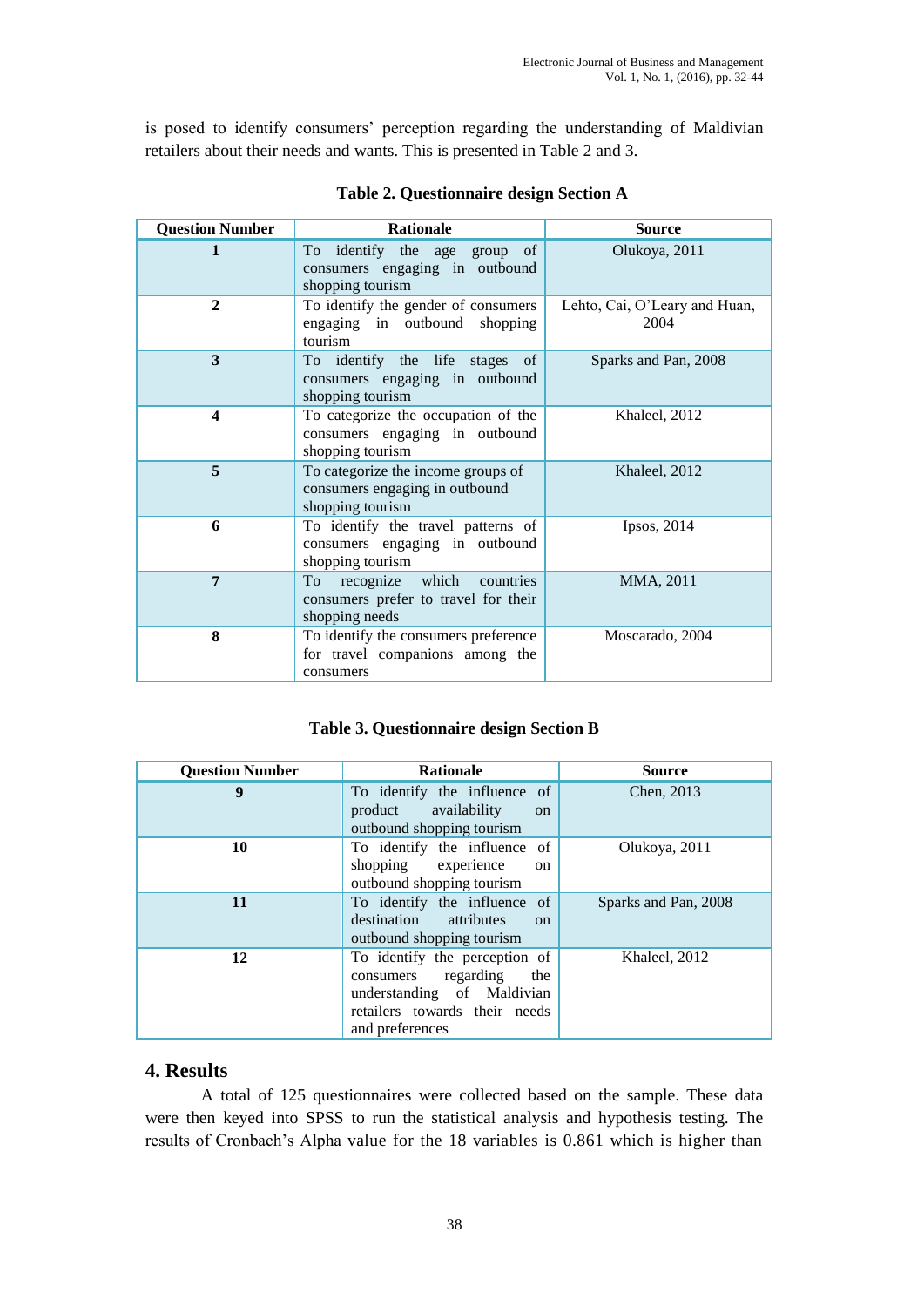the standard value of 0.7, suggesting a good internal consistency. Moreover, D'Agostino's test for Skewness and Anscombe-Glynn test for Kurtosis showed negative skew for all variables signalling the asymmetry of data; and positive kurtosis denoting a peaked distribution. This is shown in table below.

|                               | N                | <b>Skewness</b>  |            | Kurtosis         |            |
|-------------------------------|------------------|------------------|------------|------------------|------------|
|                               | <b>Statistic</b> | <b>Statistic</b> | Std. Error | <b>Statistic</b> | Std. Error |
| Product availability          | 125              | $-2.219$         | .217       | 9.057            | .430       |
| <b>Shopping Experience</b>    | 125              | $-.604$          | .217       | .285             | .430       |
| <b>Destination Attributes</b> | 125              | $-.823$          | .217       | 1.969            | .430       |
| Valid N (listwise)            | 125              |                  |            |                  |            |

### **Table 4. Descriptive Statistics**

Moreover, hypothesis testing was conducted to examine the relationship between variables that are proposed in this study. The bivariate correlations were significant at 0.05 level and all hypotheses were accepted with the "*r*" values as presented in Table 5.

#### **Table 5. Summary of Hypotheses**

| <b>Hypothesis</b> | <b>Statements</b>                                                                                                      | <b>Findings</b>            | <b>Result</b> |
|-------------------|------------------------------------------------------------------------------------------------------------------------|----------------------------|---------------|
| H1:1              | There is a significant correlation between product<br>availability and outbound shopping tourism among<br>Maldivians   | $r = 2.30$<br>$p \le 0.05$ | Accepted      |
| H1:2              | There is a significant correlation between shopping<br>experience and outbound shopping tourism among<br>Maldivians    | $r = 1.95$<br>$p \le 0.05$ | Accepted      |
| H1:3              | There is a significant correlation between destination<br>attributes and outbound shopping tourism among<br>Maldivians | $r = 1.80$<br>$p \le 0.05$ | Accepted      |

### **5. Discussion**

### **5.1 Profile of the respondents**

The demographics of the respondents were examined to create a profile of the characteristics of a typical Maldivian consumer who engage in outbound shopping tourism. Firstly, it is identified that majority (82.4%) of the Maldivian consumers who shop abroad are youths aged between 18-35. Plus, the primary data suggests that more female consumers have travelled abroad with the intention of shopping and that most consumers travel at least annually for their shopping needs. A bigger fraction of the respondents also travels numerous times a year. The popular destination choices are Sri Lanka, Malaysia and India. Secondly, majority of consumers who travel for shopping are in the stages of either young singles or family with children and prefer to travel with families or friends and family. Moreover, these consumers earn between MVR5000 to MVR10000, which is a considerably lower income group. Lau, highlighted that Chinese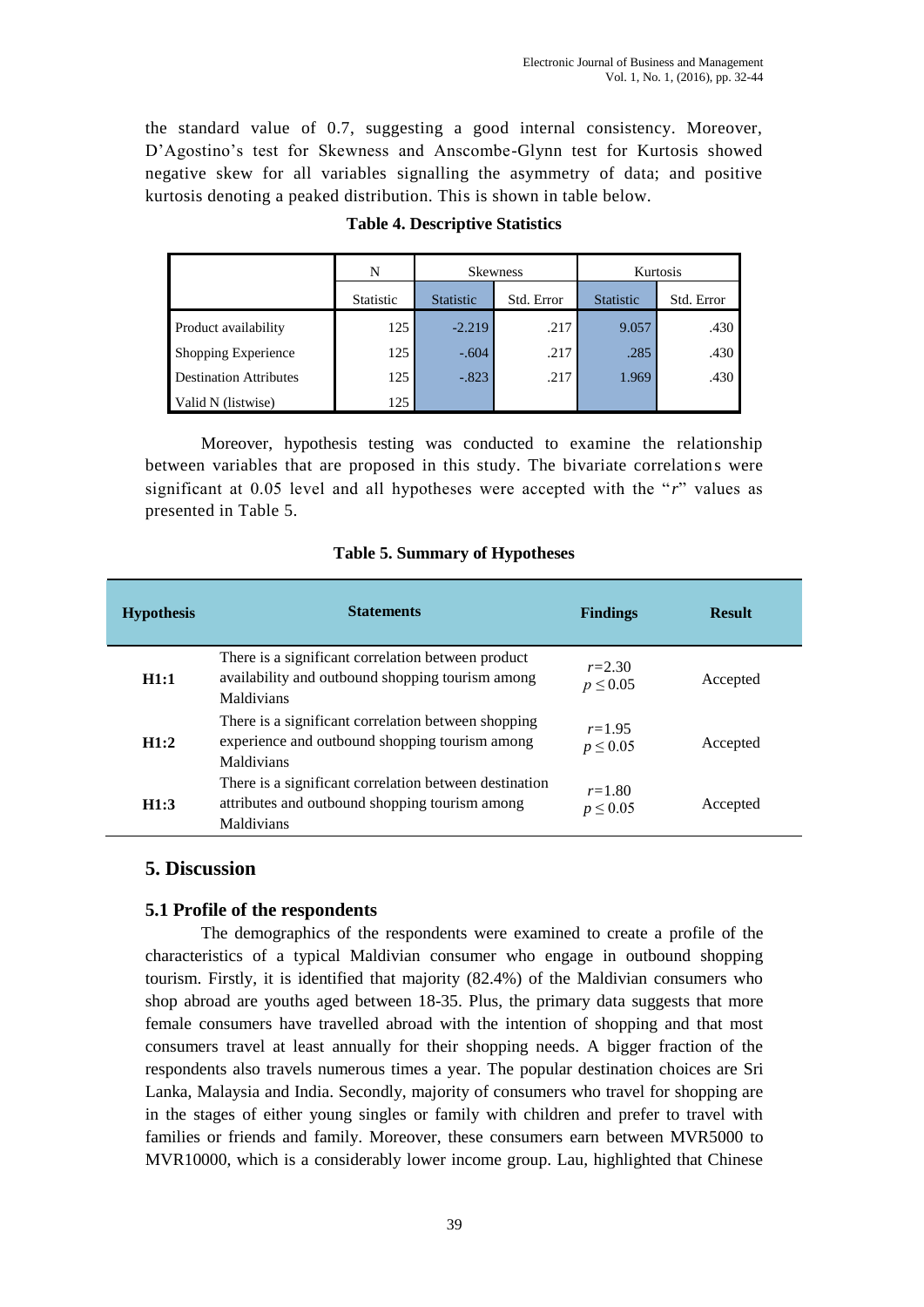travellers save up for many months before travelling abroad (Lau, 2004 as cited by Xu and McGehee, 2012). In conclusion, a typical Maldivian consumer engaging in outbound shopping tourism is female youth at the life stage of either young singles or married with children, employed with an income range of MVR5000 - MVR10000, travelling once annually with family or both friends and family to Sri Lanka, Malaysia or India.

### **5.2 Product availability**

Approximately 69% of the respondents who travelled in various patterns strongly believed that there was more variety of products, 39.2% of the respondents agreed on higher quality products and 66.4% of the respondents strongly agree that more branded products are available abroad compared to Maldives. The qualitative data added on the empirical findings highlighting on the limited number of products available in Maldives and willingness to purchase even at higher price due to better quality products. Although, the findings suggest that 59.2% of the consumers strongly believed that the prices of products they purchase are lower in stores abroad compared to Maldives. These are in agreement with Tomori (2010) indicating that many Hungarians shopped abroad due to price advantages, a wider range of products and favourable exchange rates and Xu and McGehee (2012) suggesting that high quality products, hospitable services and reasonable prices were the main reason Chinese consumers were attracted to travel. Amongst these respondents the majority constitute of young females signalling that female customers have trouble to find products that they desire. Furthermore, it was also observed that consumers who were frequently travelling within a year to have stronger belief towards the unavailability of products and higher quality. Moreover, respondents who have travelled to countries not specified in the research are more prominent in their decision that there are more branded products available abroad compared to Maldives. This could be due to their perception of more branded products being available at distant countries.

### **5.3 Shopping experience**

The findings show that 53.6% and 67.2% of the consumers strongly believe that the store environment of shops and customer services provided abroad are better. More male consumers have agreed on the matter than female. According to Chen, male consumers consider friendly staff, cleanliness and neatness of store interior to be the most crucial store attributes (Chen, 2013). These opinions have been formulated regardless of the destination choice. Moreover, many of the interviewees also highlighted on the better organization of stores, the eye-catching arrangement of products and the pleasing environment. In contrast to the Chinese tourist shopping behaviour described by Chunyan and Haizhou (2011), it is observed that approximately half of the Maldivian consumers are motivated by the flexible payment methods whilst the other half are either neutral or not motivated. This could be due to the difference in the adoption rate of the various payment methods. Moreover, as consumers who travel several times annually have strongly agreed on the matter, it could be deduced that flexible payment methods have pushed them to engage in shopping tourism more frequently. Moreover, the results of the primary data indicated that 27.2% agreed, 24% disagreed and 23.3% of customers strongly agreed that they prefer to travel due to promotional activities, indicating towards various customer segments in the market. Moye and Kincade state that in clothes-buying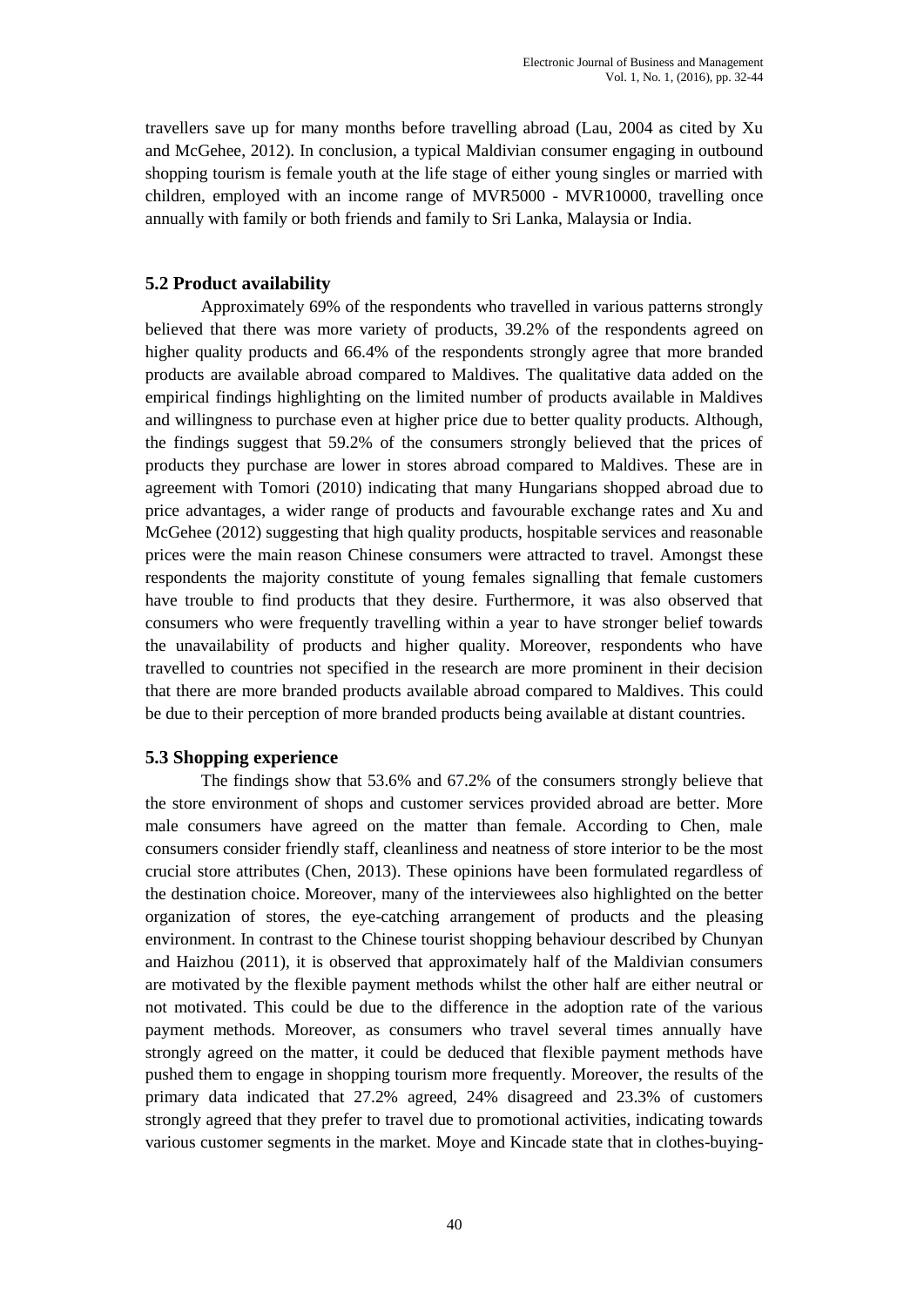behaviour alone there are four types of female shoppers (Moye and Kincade, 2003 as cited by Chen, 2013).

#### **5.4 Destination attributes**

Majority (81.6%) of the consumers suggested that safety is a very crucial factor in deciding the destination. Amongst this were older consumers at life stage of Family with Children, Mature singles and Empty nester. The difference in view could have arisen due to the generation gap and the lifecycle stage. Crawford, Jackson and Godbey identified that time, financial resources, climate, and family life cycle could affect the decision process (Crawford, Jackson and Godbey, 1991 as cited by Sparks and Pan, 2008). Concerning on the importance of natural beauty and favourable climatic conditions when selecting a shopping destination, Kim and Agrusa (2005) suggest that Chinese consumers seek safety, beautiful scenery, well equipped tourism facilities and good weather. Likewise, Maldivian consumers also have noted these factors are important as well. Moreover, the life stage of the consumers has affected on the choice as consumers in all life stages except for young singles have agreed on the factor. This could be due the difference of attitude and preferences of young singles. According the data gathered it was observed that there was no particular preference for the interaction with locals based on age or gender and half of the respondents believed that accommodation and entertainment facilities being available are very crucial However, as the frequency of travel increases, the significance these factors diminishes. This is unlike the research by Sparks and Pan, where language, cost and distance were important factors to be considered (Sparks and Pan, 2008).

### **6. Recommendations and Conclusion**

Some recommendations are made in this paper. Firstly, retailers should do proper market research to recognise these wants, trends and preferences of the customers segments especially focusing on the youth as more percentage of the youth population have frequently engaged in outbound shopping tourism. Secondly, few of the interviewees suggested retailers to offer up to date products that are demanded by customers with a wide variety of options and sizes to choose from. This leads to the instructions by Filipovic, Jovanic and Kostic that "shopping centres must adjust its marketing mix to according to the various customer groups" (Filipovic, Jovanic, Kostic, 2012). Thereby, retailers could implement innovative promotional techniques along with proper product portfolios, set reasonable attractive prices and design a pleasant store environment. Thirdly, retailers should discontinue old methods for example, shifting from transactional marketing to relationship marketing which have proven to be more effective in satisfying customer needs. Moreover, as proposed by a percentage of the interviewees, one shopping mall could be constructed in the capital, etc. Furthermore, the government could assist the retailers in retaining consumers to the local market by providing subsidies or loan schemes that would help the retail businesses to implement the overdue changes. Besides that, the government could allow foreign business to set up in Male' to improve the competition levels in the market. This action assist to retain a fraction of consumers from travelling abroad. Finally, the researcher advises Maldivian consumers to understand the restrictions and the limitations faced by local retailers.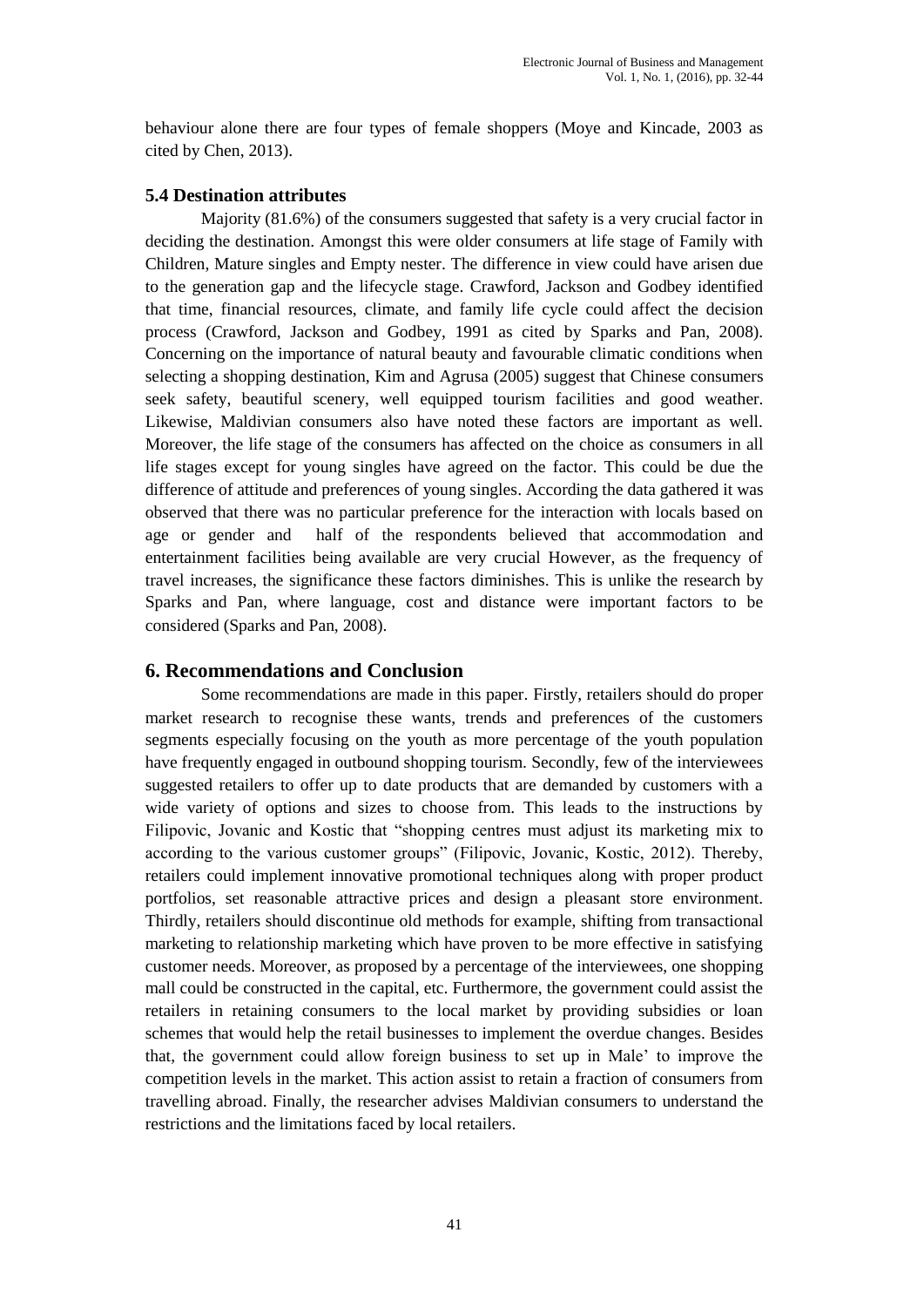The findings of the research confirm that the three variables studied in this research namely product availability, shopping experience and destination attributes have a significant influence on outbound shopping tourism behaviour. These factors were proven to have motivated various consumers though some factors contributed less to selected consumers. Thus, the research is concluded by suggesting retailers and government to implement clever strategies which would assist in fulfilling the demands of customers, leading to decreasing of potential adverse effects if shopping tourism on the economy.

#### **7. Limitations and future research considerations**

This study only covered the three factors influencing Maldivian consumers to engage in outbound shopping tourism and was limited to Maldivians living in the capital who engage in outbound shopping tourism. Moreover, as only 125 questionnaires were gathered, the results of the study may not accurately represent the view of all the consumers who travel abroad for their shopping needs. Furthermore, the research instrument was reduced to 22 questions, considering the time constraint to complete the study. Additional relevant information might have been gathered if the instruments were lengthier. Therefore, taking this research as a platform, future researchers could focus on conducting a similar research on a national level, if cost and time is not a constraint, to further understand Maldivian consumers' behaviour towards outbound shopping tourism. The results of the research would vary as other cities are brought into the picture. Finally, future research could explore other motivating factors that influence outbound shopping tourism or examine the impact of emerging outbound shopping tourism on the Maldivian economy.

### **References**

- ADB, (2014). *Micro, Small, and Medium-Sized Enterprise Development Project*. 1st Ed. [Online]. Asian Development Bank. Available from: http://www.adb.org/projects/documents/inclusive-micro-smalland-medium-sized-enterprise-development-project-pp. [Accessed: 30 April 2015].
- Ahmed, F. (2014). Maldivians spent MVR3 bn abroad last year, survey says. *Haveeru Online*. [Online]. Available from: http://www.haveeru.com.mv/news/55566. [Accessed: 2 February 2015].
- Berman, B. & Evans, J. (2007). *Retail management*. 10th Ed. New York: Macmillan.
- Census Analysis 2006. (2015). 1st ed. [ebook] Male': Department of National Planning, pp.206-208. Available at: http://planning.gov.mv/en/images/stories/publications/analysiscd/pdf/10.pdf [Accessed 23 Sep. 2015].
- Chaudhary, M. (2010). *Tourism marketing*. New Delhi, India: Oxford University Press.
- Chen, R. (2013). How Can Stores Sustain Their Businesses? From Shopping Behaviors and Motivations to Environment Preferences. *Sustainability*. [Online]. 5 (2). pp. 617-628. Available from: http://www.mdpi.com/journal/sustainability. [Accessed: 10 February 2015].
- Chunyan, Z. & Haizhou, Z. (2011). *UK stores making Chinese shoppers feel at home*. [Online]. 2011. Chinadaily.com.cn. Available from: http://www.chinadaily.com.cn/china/2011weneurope/2011- 06/28/content\_12788737.htm. [Accessed: 8 May 2015].
- Filipovic, V., Jovanovic, D. & Kostic, S. (2013). Attracting Tourists to a Shopping Centre. *t Journal for Theory and Practice Management*. [Online]. 66. pp. 15-17. Available from: http://www.management.fon.rs/management/e\_management\_66\_english\_02.pdf. [Accessed: 28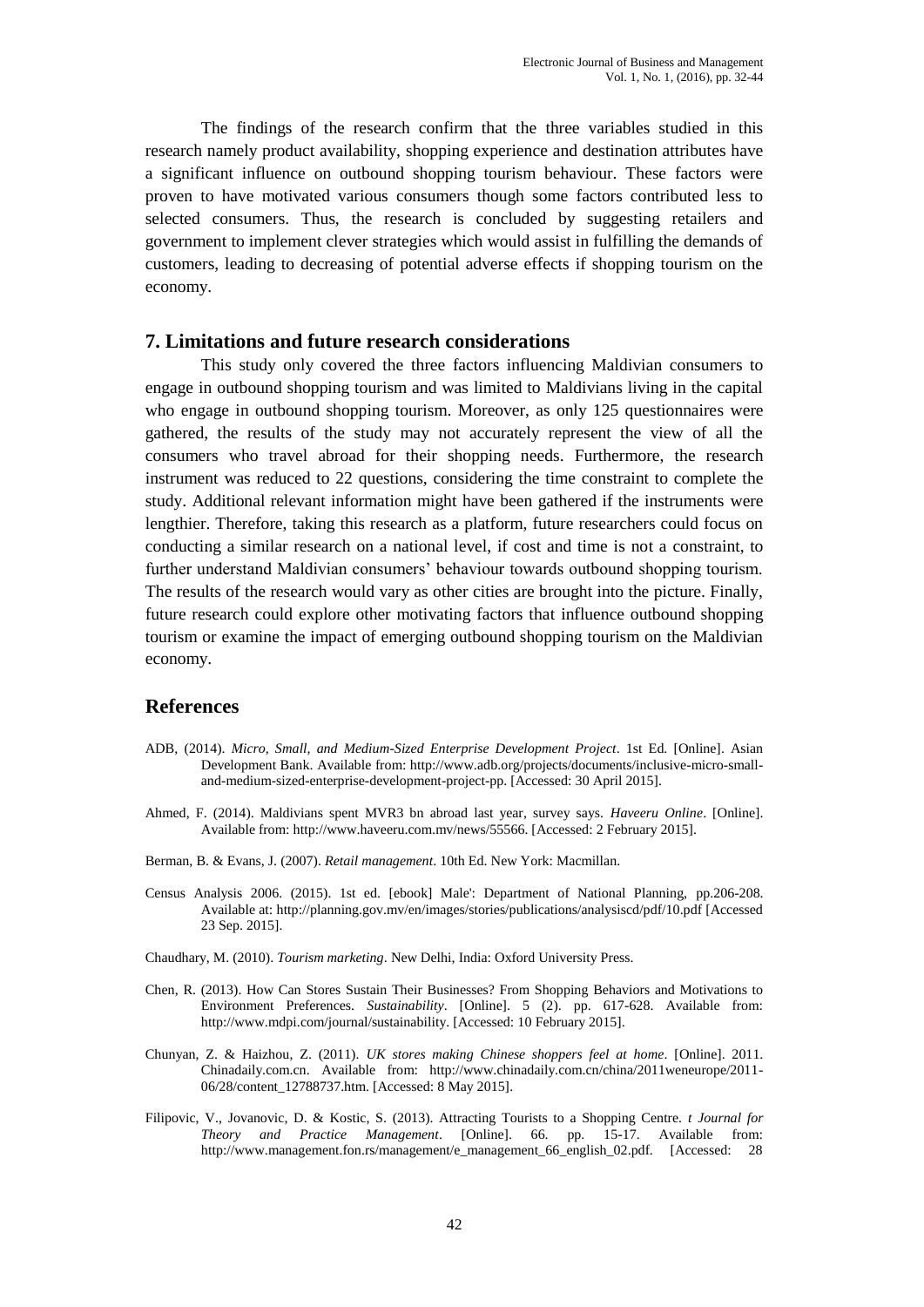April 2015].

- Foxall, E. (2004). Consumer shopping and spending across retail formats. *Business*. [Online]. 77. pp. 25-60. Available from: http://www.andrew.cmu.edu/user/alm3/papers/cross%20format%20shopping.pdf. [Accessed: 8 May 2015].
- Ipsos (2015). *Market Research Report on Chinese Outbound Tourist (City) Consumption*. [Online]. China: Ipsos China. Available from: http://en.wtcf.travel/download/report201409en.pdf. [Accessed: 6 March 2015].
- Kim, S. & Agrusa, J. (2005). Preference and positioning analyses of overseas destinations by Mainland Chinese outbound pleasure tourists. *Journal of Travel Research*. 44. pp. 212-220. [Accessed: 5 May 2015].
- King, L. (2014). *Global Report on Shopping Tourism*. 1st ed. [ebook] Madrid, Spain: World Tourism Organization. Available at: http://dtxtq4w60xqpw.cloudfront.net/sites/all/files/pdf/am9-shoppingreport\_v2.pdf [Accessed 8 Feb. 2015].
- Kotler, P. & Armstrong, G. (2012). *Principles of marketing*. Englewood Cliffs, N.J.: Prentice Hall.
- Lam, S. (2001). The effects of store environment on shopping behaviors: a critical review. *Advances in Consumer Research*. [Online]. 28. pp. 190-197. Available from: http://www.acrwebsite.org/search/view-conference-proceedings.aspx?Id=8468. [Accessed: 4 March 2015].
- Lehto, X., Cai, L., O'Leary, J. & Huan, T. (2004). Tourist shopping preferences and expenditure behaviours: The case of the Taiwanese outbound market. *Journal of Vacation Marketing*. [Online]. 10 (4). pp. 320-332. Available from: http://jvm.sagepub.com/content/10/4/320.full.pdf+html. [Accessed: 5 February 2015].
- Lehto, X., Chen, S. & Silkes, C. (2013). Tourist shopping style preferences. *Journal of Vacation Marketing*. [Online]. 20 (1). pp. 3-15. Available from: http://jvm.sagepub.com/content/20/1/3.full.pdf+html. [Accessed: 6 February 2015].
- Maldivians Travelling Abroad Survey. (2015). 1st ed. [ebook] Male': MMA. Available at: http://www.mma.gov.mv/mta\_survey14.pdf [Accessed 4 Sep. 2015].
- Michael, I., Armstrong, A., Badran, B. & King, B. (2011). Dubai outbound tourism: An exploratory study of Emiratis and expatriates. *Journal of Vacation Marketing*. [Online]. 17 (1). pp. 83-91. Available from: http://jvm.sagepub.com/content/17/1/83.full.pdf+html. [Accessed: 11 March 2015].
- Mirones, M. (2014). *Global Report on Shopping Tourism*. 8th ed. [ebook] Madrid, Spain: World Tourism Organization. Available at: http://dtxtq4w60xqpw.cloudfront.net/sites/all/files/pdf/am9-shoppingreport\_v2.pdf [Accessed 8 Feb. 2015].
- MMA. (2014). An Analysis of Outbound Travel of Maldivians. *Maldives Monetary Authority (MMA): Research Papers*. [Online]. 1 (1). pp. 147-156. Available from: http://mma.gov.mv/ResearchPapers/jun14.pdf. [Accessed: 3 February 2015].
- MMA, (2011). *Quarterly Economic Bulletin*. Quarterly Economic Review. [Online]. Male', Maldives: Maldives Monetary Authority. Available from: http://mma.gov.mv/qeb/sep11.pdf. [Accessed: 4 February 2015].
- Moscardo, G. (2004). Shopping as a destination attraction: An empirical examination of the role of shopping in tourists' destination choice and experience. *Journal of Vacation Marketing*. 10 (4). pp. 294-307. [Accessed: 10 February 2015].
- Murphy, L., Moscardo, G., Benckendorff, P. & Pearce, P. (2011). Evaluating tourist satisfaction with the retail experience in a typical tourist shopping village. *Journal of Retailing and Consumer Services*. [Online]. 18 (4). pp. 302-310. Available from: http://www.dyane.net/linked/4.2.%20Evaluating%20tourist%20satisfaction%20with%20the%20reta il%20experience.pdf. [Accessed: 28 April 2015].
- Oh, J., Cheng, C., Lehto, X. & O'Leary, J. (2004). Predictors of tourists' shopping behaviour: Examination of socio-demographic characteristics and trip typologies. *Journal of Vacation Marketing*. [Online]. 10